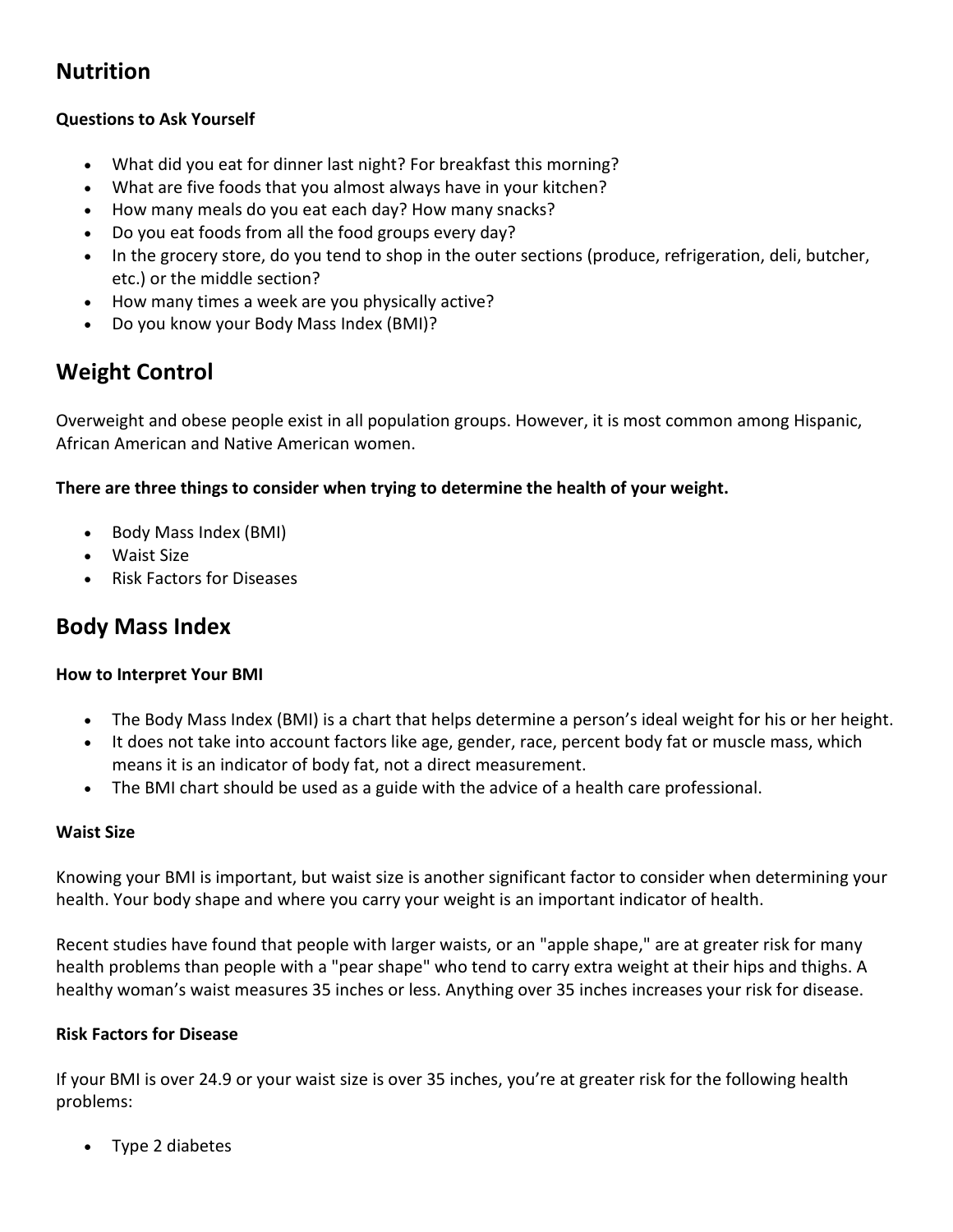- High blood pressure
- High cholesterol levels
- Heart problems
- Stroke
- Asthma
- Cancer
- Pregnancy complications
- Infertility
- Bladder control problems
- Sleep and respiratory problems
- Gout
- Musculoskeletal disorders
- Gallbladder disease

To control your weight and reduce your risk, eat a healthier diet and exercise regularly.

## **Daily Food Record**

Use this chart to determine how well you're balancing your diet. For a full day, write down everything you eat and drink in the appropriate box.

| <b>Food</b>                                                  | Amount<br>size) |  | (serving Grains  Vegetables Fruits |  | <b>Milk</b><br><b>Products</b> | Meats,<br>fish &<br>poultry | Nuts,<br>seeds &<br><b>legumes</b> loils | Fats<br><u>  &amp;</u> | <b>Sweets</b><br>$\alpha$ added<br>sugars |
|--------------------------------------------------------------|-----------------|--|------------------------------------|--|--------------------------------|-----------------------------|------------------------------------------|------------------------|-------------------------------------------|
| Number of Servings by Food Group:                            |                 |  |                                    |  |                                |                             |                                          |                        |                                           |
| Example:<br>Spinach, onion & cheddar<br>omelet, orange juice |                 |  |                                    |  |                                |                             |                                          |                        |                                           |
| Breakfast                                                    |                 |  |                                    |  |                                |                             |                                          |                        |                                           |
| Lunch                                                        |                 |  |                                    |  |                                |                             |                                          |                        |                                           |
| Dinner                                                       |                 |  |                                    |  |                                |                             |                                          |                        |                                           |
| Snacks                                                       |                 |  |                                    |  |                                |                             |                                          |                        |                                           |
| Totals                                                       |                 |  |                                    |  |                                |                             |                                          |                        |                                           |

#### **Tips:**

- Have fruit as a mid–morning or mid–afternoon snack
- Add fruit to your cereal or veggies to your omelet
- Eat whole–grain bread instead of white
- Remember to watch your portion sizes
- Don't forget to include your beverages

#### **What is a "Healthy Diet?"**

- Emphasizes fruits, vegetables, whole grains and fat–free or low–fat milk and milk products
- Includes lean meats, poultry, fish, beans, eggs, and nuts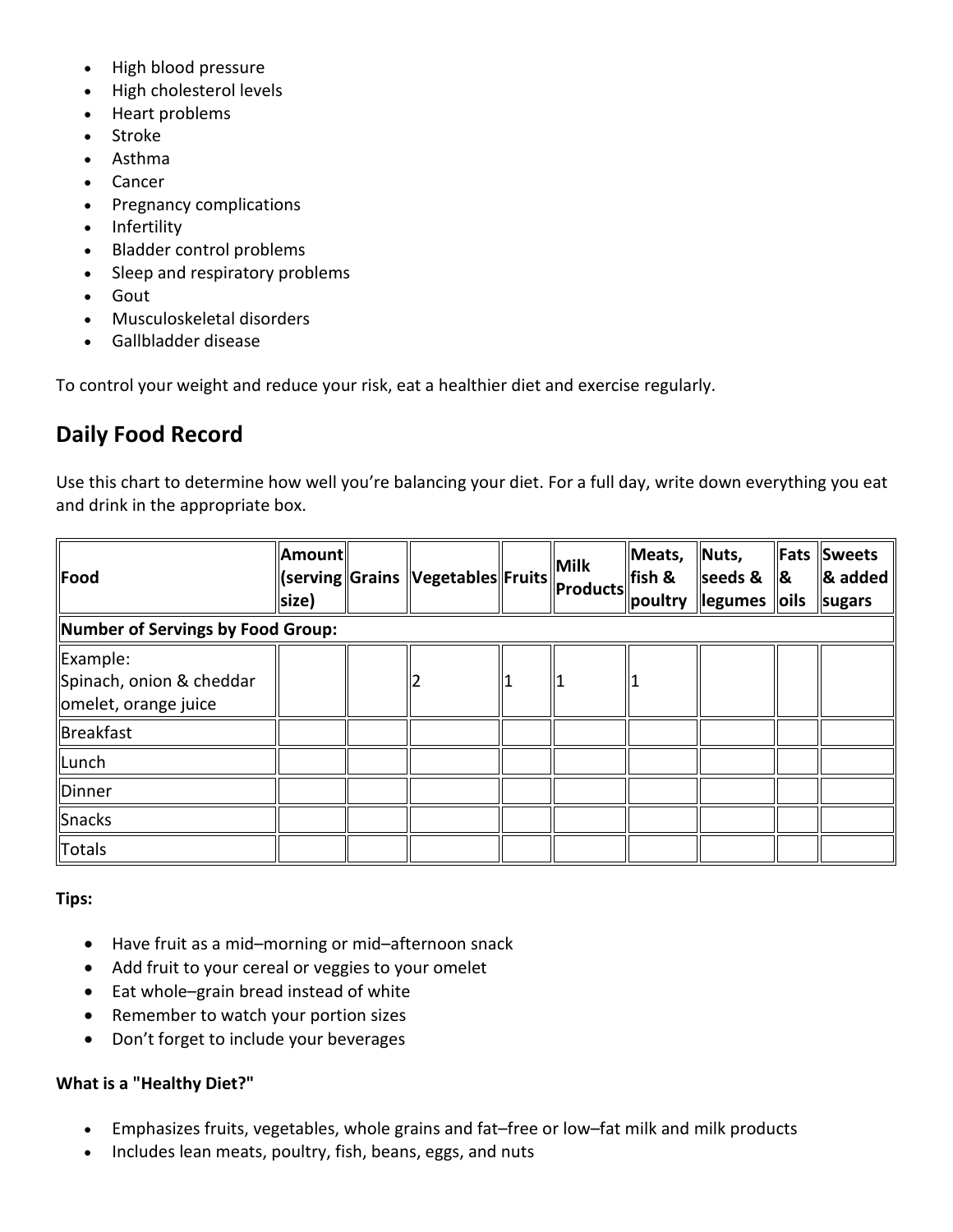- Is low in saturated fats, trans fats, cholesterol, salt (sodium), and added sugars.
- Does not exceed 2,000 calories per day.

Check out My Plate at <https://www.choosemyplate.gov/>

## **Don't Forget to Stay Hydrated!**

- A normal, healthy adult should drink eight 8–ounce glasses of water a day.
- Replacing juice and soda with water will help keep you properly hydrated and cut back on your intake of empty calories
- The color of your urine is a good way to tell if you're drinking enough water; light to clear urine signifies healthy water intake.

## **Good to Know**

- When you are pregnant, you only need 300 more calories per day to support the baby's growth and development.
- Grocery stores are designed so that healthy foods are placed near the outer walls. Avoiding center aisles can help you make nutritious choices.

## **Grocery Shopping**

One of the best ways to practice healthy eating habits is to surround yourself with healthy choices. This means preparing before you go to the grocery store and shopping smart.

## **Before you leave the house:**

- Eat something. Shopping hungry makes it more difficult to make smart choices.
- Make a grocery list.
- Collect any coupons you may have.

## **While you are at the grocery store:**

- Stick to the list you made at home.
- Compare prices of name brands and store brands.
- Sign up for your grocer's bonus/discount card for additional savings.
- Remember large containers (1 or ½ gallon) of milk cost less than smaller containers.
- Use the Food Labels
	- $\circ$  Choose foods low in cholesterol, sodium, saturated and trans fats.
	- o Pick foods high in potassium, fiber, calcium, iron, vitamins A, C, and D.
	- $\circ$  Check the calories (more than 400 per serving is high), then check the nutrients.
	- $\circ$  Use the % Daily Value (% DV) column. 5% or less is low, 20% or more is high.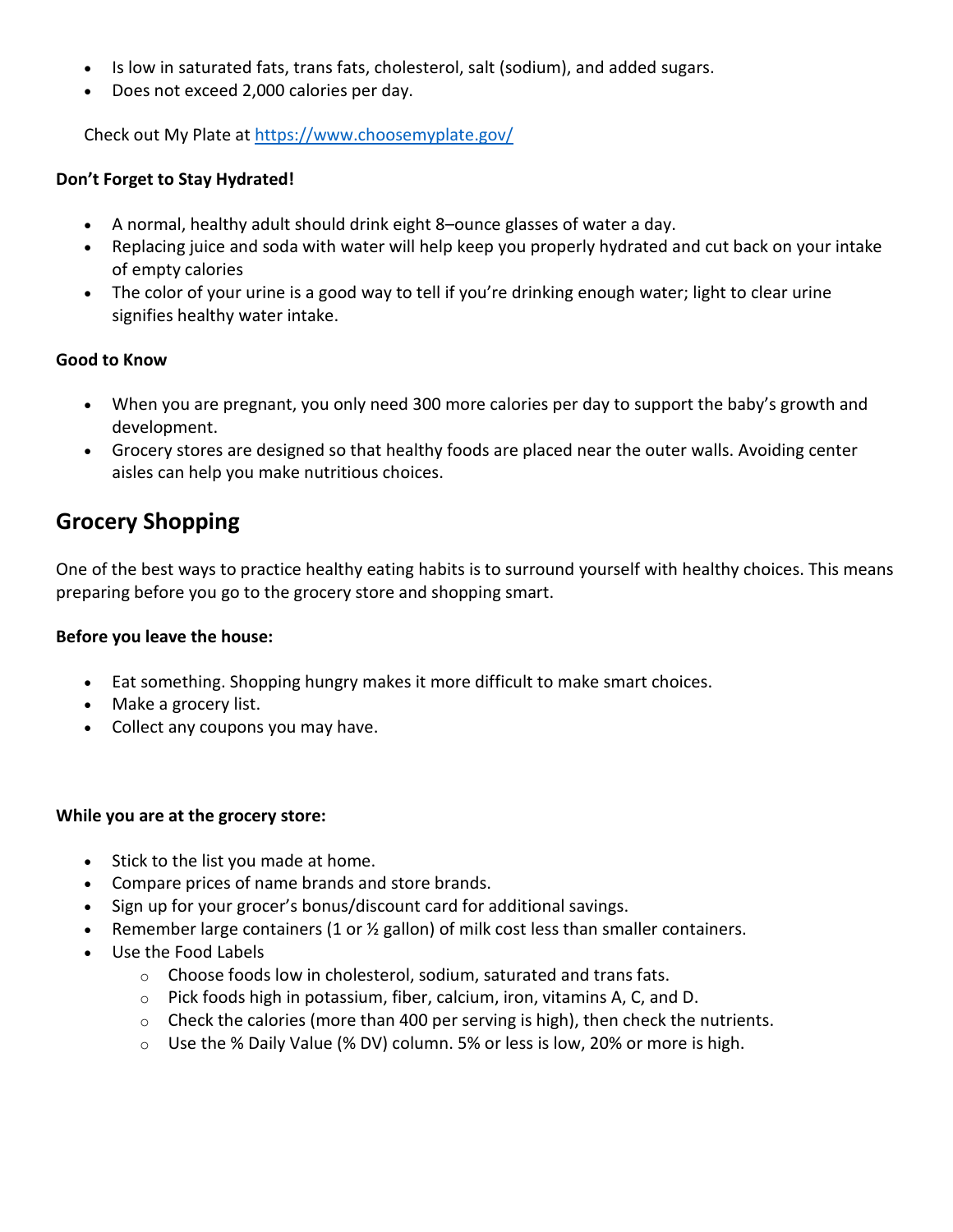**Consider lower–calorie alternatives of old favorites. Here are a few suggestions:**

| If you usually buy                       | Try these                                                                                                                             |
|------------------------------------------|---------------------------------------------------------------------------------------------------------------------------------------|
| Whole milk                               | Fat-free (skim), 1% or 2% milk                                                                                                        |
| Ice cream                                | Sorbet, sherbet, low-fat frozen yogurt                                                                                                |
| Sour cream, cream cheese or cheese       | Low-fat or reduced-fat sour cream, cream cheese or cheese                                                                             |
| Coffee Cream or non-dairy creamer        | Low-fat milk or non-fat dry milk powder                                                                                               |
| Ramen noodles                            | Rice or noodles (spaghetti, macaroni, etc.)                                                                                           |
| Pasta with white sauce (Alfredo)         | Pasta with red sauce (marinara)                                                                                                       |
| White rice                               | <b>Brown rice</b>                                                                                                                     |
| Lunch meats: bologna, salami, liverwurst | Low-fat cold cuts, 95%-97% fat-free meats: turkey, ham,<br>roast beef                                                                 |
| Hot dogs                                 | Lower-fat hot dogs, turkey dogs                                                                                                       |
| Bacon or sausage                         | Canadian bacon, lean ham, vegetarian sausage, turkey<br>sausage                                                                       |
| Pork (spareribs or untrimmed loin)       | Pork tenderloin or trimmed, lean smoked ham                                                                                           |
| Croissants or brioches                   | Hard French rolls, soft brown n' serve rolls                                                                                          |
| Donuts, sweet rolls, muffins or pastries | English muffins, bagels, reduced-fat or fat-free muffins or<br><b>scones</b>                                                          |
| Cake: chocolate, yellow or pound         | Cake: white, angel food or gingerbread                                                                                                |
| Cookies                                  | Reduced-fat cookies: ginger snaps, fig bars, graham<br>crackers                                                                       |
| <b>Nuts</b>                              | Popcorn (air-popped or light microwave)                                                                                               |
| fat per serving)                         | Frozen TV dinners (containing more than 13g of   Frozen TV dinners (containing less than 13g of fat per<br>serving and low in sodium) |

# **Shopping List**

**Here is a checklist that you can use as a guide to making your own grocery list.**

## **Dairy Case**

- Fat–free (skim) or reduced–fat (1%) milk
- Fat–free or reduced fat cottage cheese
- Low–fat or reduced–fat cheeses
- Fat–free or light yogurt
- Light or diet margarine
- Eggs/egg substitute

## **Breads, Muffins, and Rolls**

• Bread, bagels or pitas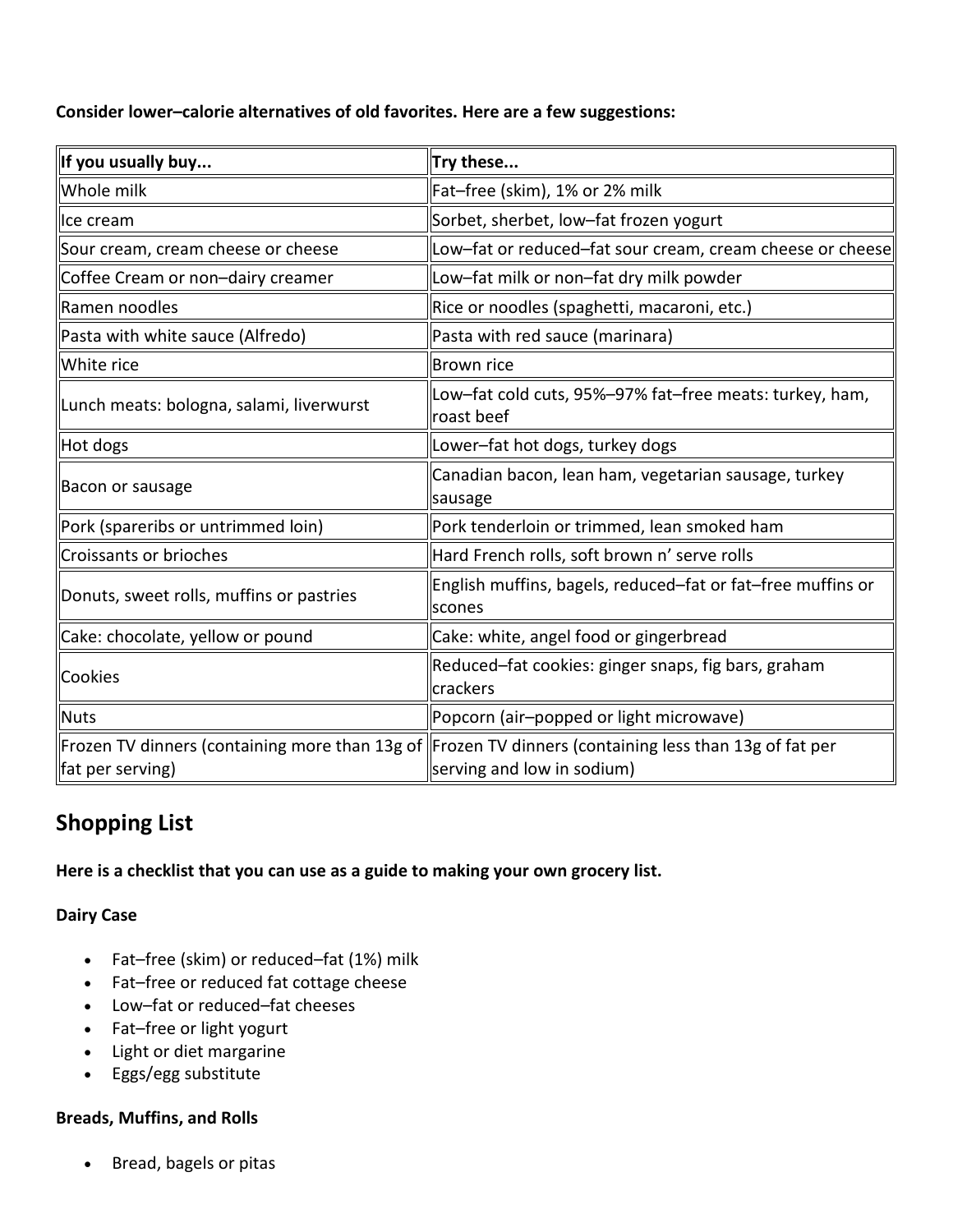- Yeast breads (whole wheat, multi–grain, rye, raisin, pumpernickel)
- Corn tortillas (not fried)
- Low–fat tortillas
- Fat–free biscuit mix
- Challah

#### **Cereals, Crackers, Rice, Noodles and Pasta**

- Plain cereal, dry or hot
- Low–fat crackers
- Rice
- Pasta (noodles, spaghetti)
- Bulgur, couscous or kasha
- Hominy
- Polenta
- Polvillo

#### **Meat Case**

- White meat chicken and turkey (skinless)
- Fish (not battered)
- Beef (round or sirloin)
- Extra lean ground beef
- 95% fat–free lunch meat or low–fat deli meat

#### **Fruit**

- Fresh fruit
- Canned fruit (in juice or water)
- Frozen fruits (without added sugar)
- Dried fruit (raisins, craisins, etc.)

#### **Vegetables**

- Fresh vegetables
- Canned vegetables (low–sodium or no salt added)
- Frozen vegetables (without added fats)

#### **Beans and Legumes (no–salt added)**

- Lentil
- Black beans
- Red/Kidney beans
- Navy beans
- Pinto beans
- Black–eyed peas
- Italian white beans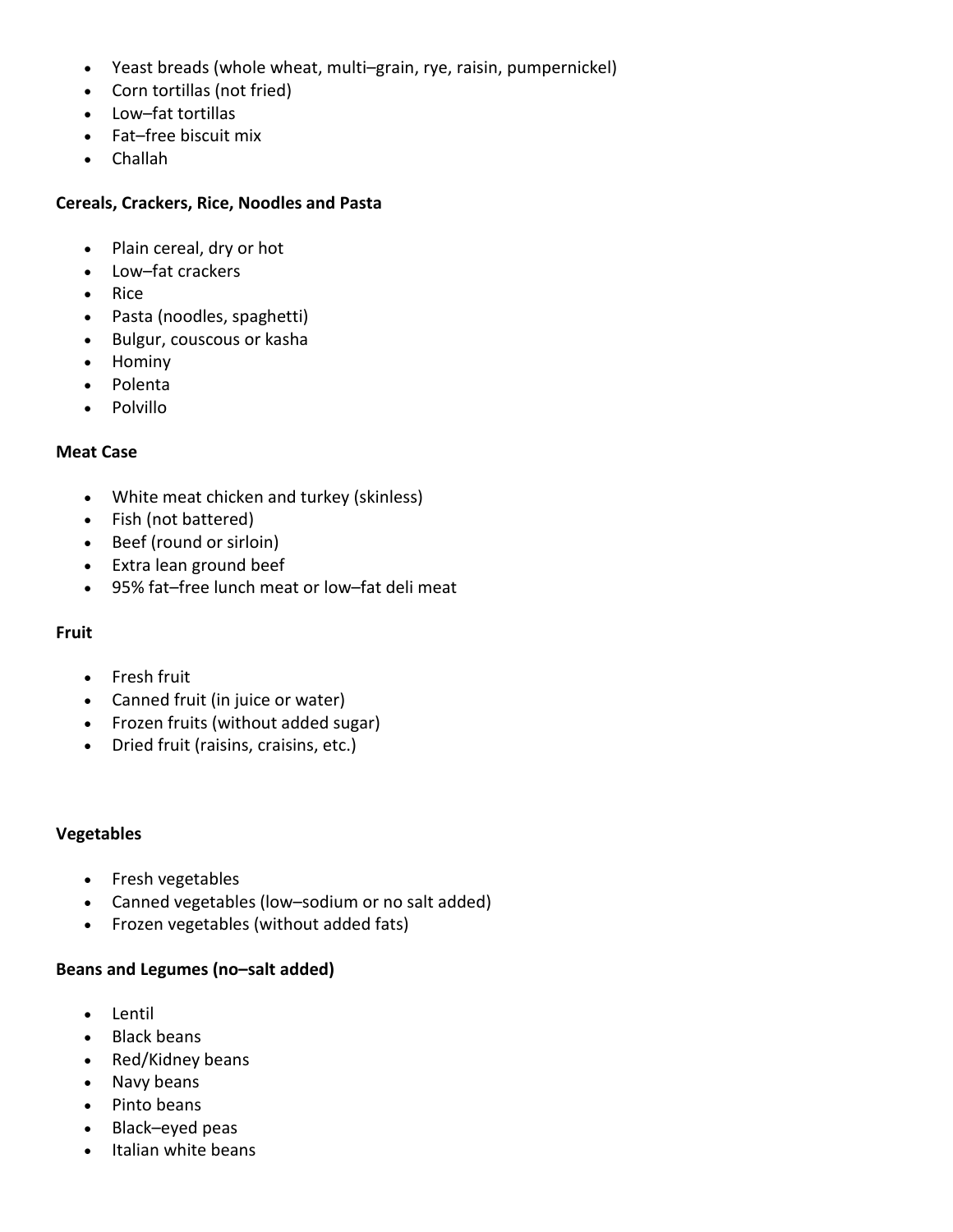- Chickpeas/Garbanzo beans
- Dried beans, peas and lentils

## **Baking Items**

- Flour
- Sugar
- Imitation butter (flakes or buds)
- Non–stick cooking spray
- Canned evaporated milk, fat–free or 2%
- Non–fat dry milk
- Cocoa powder, unsweetened
- Baking powder
- Baking soda
- Cornstarch
- Sugar–free gelatin
- Pudding mixes (reduced calorie)
- Angel food cake mix

## **Frozen Foods**

- Fish fillets, unbreaded
- 100% fruit juices (no sugar added)

## **Condiments, Sauces, Seasonings and Spreads**

- Fat–free or low–fat salad dressing
- Mustard
- Ketchup
- Barbecue sauce
- Jam, jelly or honey
- Spices
- Flavored vinegars
- Salsa or picante sauce
- Low–sodium Soy sauce
- Bouillon cubes or granules (low–sodium)

## **Beverages**

- Low–calorie drink mix
- Reduced calorie and/or 100% fruit juice
- Unsweetened iced tea
- Carbonated water
- Water

## **Nuts and Seeds (unsalted)**

- Almonds
- Mixed nuts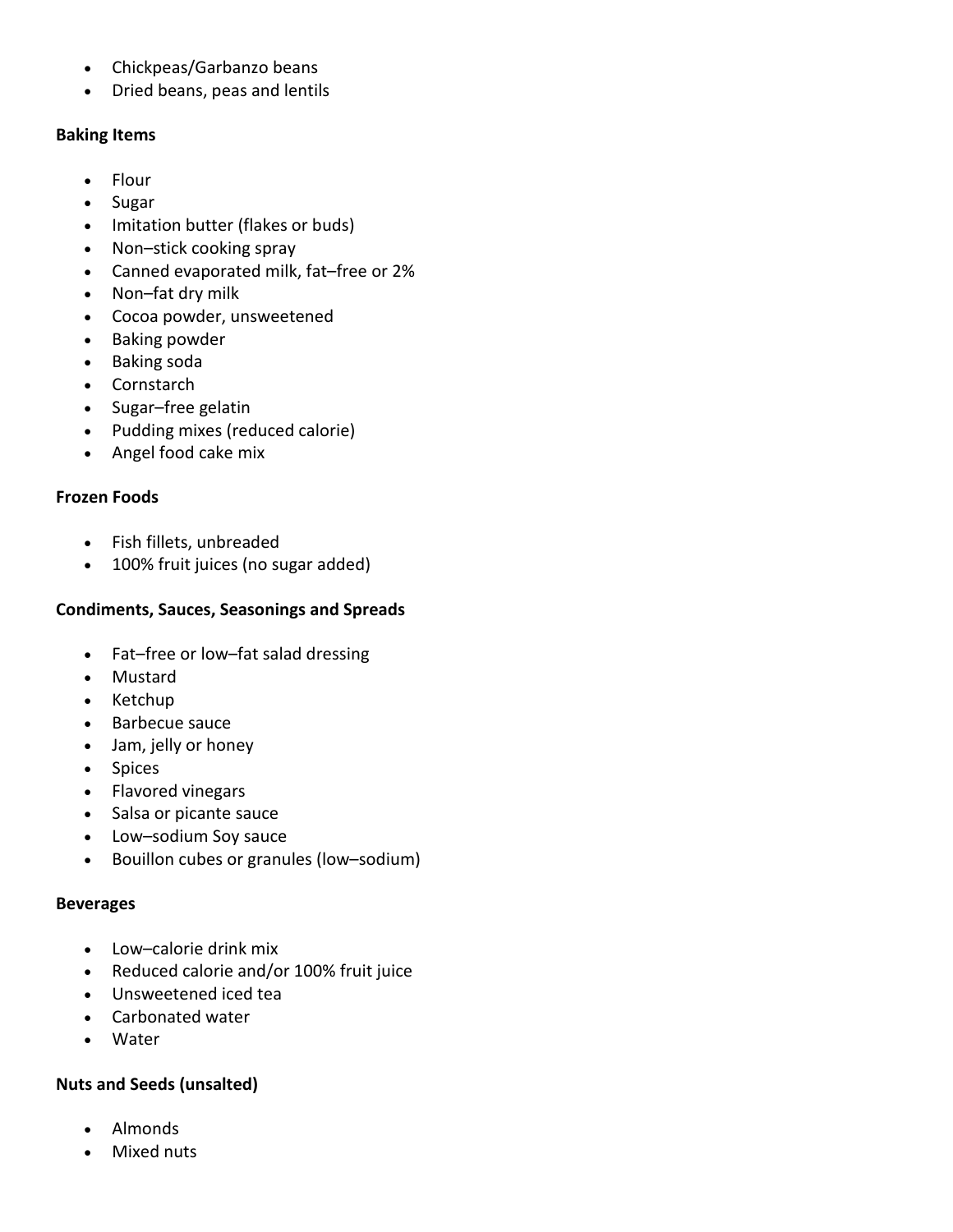- Peanuts
- Walnuts
- Sesame seeds
- Pumpkin seeds
- Sunflower seeds
- Cashews
- Pecans

#### **Fats and Oils**

- Soft (tub) margarine
- Low–fat mayonnaise
- Canola oil
- Corn oil
- Olive oil
- Vegetable oil

#### **Vitamins & Minerals**

It's important to make sure you are getting enough vitamins and minerals in your diet. Here are a couple of particularly important vitamins for women.

| Vitamin/Minerals Best Sources |                                                                                                            | <b>Functions</b>                                                                                                                                               |
|-------------------------------|------------------------------------------------------------------------------------------------------------|----------------------------------------------------------------------------------------------------------------------------------------------------------------|
| Folic Acid                    | Green leafy vegetables, organ<br>meats, dried beans                                                        | Red blood cell formation, breaking down protein,<br>growth and cell division, prevents brain and spine<br>defects when taken in very early stages of pregnancy |
| IС                            | Citrus fruits, melon, berries,<br>vegetables                                                               | Helps heal wounds, strengthens blood vessels,<br>collagen maintenance, resistance to infection                                                                 |
| Calcium                       | Milk and milk products                                                                                     | Strong bones, teeth, muscle tissue, regulates heart<br>beat, muscle action and nerve function, blood<br><b>Clotting</b>                                        |
| <b>I</b> ron                  | Organ meats, meat, fish, poultry,<br>dried beans, whole grains, enriched<br>grains, green leafy vegetables | Formation of elements that supply oxygen to cells                                                                                                              |
| Fluoride                      | Tea, marine fish, fluoridated water,<br>foods cooked in Teflon                                             | Prevents dental problems, may strengthen bones                                                                                                                 |

It is hard to get all the nutrients your body needs from eating these foods alone. Taking a daily multivitamin is a good way to help get all the vitamins you need.

#### **Here are some things to remember when choosing a multivitamin:**

- Make sure that it contains 400 micrograms of folic acid
- Avoid multivitamins that contain herbs, enzymes and amino acids
- Check the expiration date because old vitamins can lose their potency
- Choosing less expensive store brands is okay as long as they have all the vitamins and minerals you need